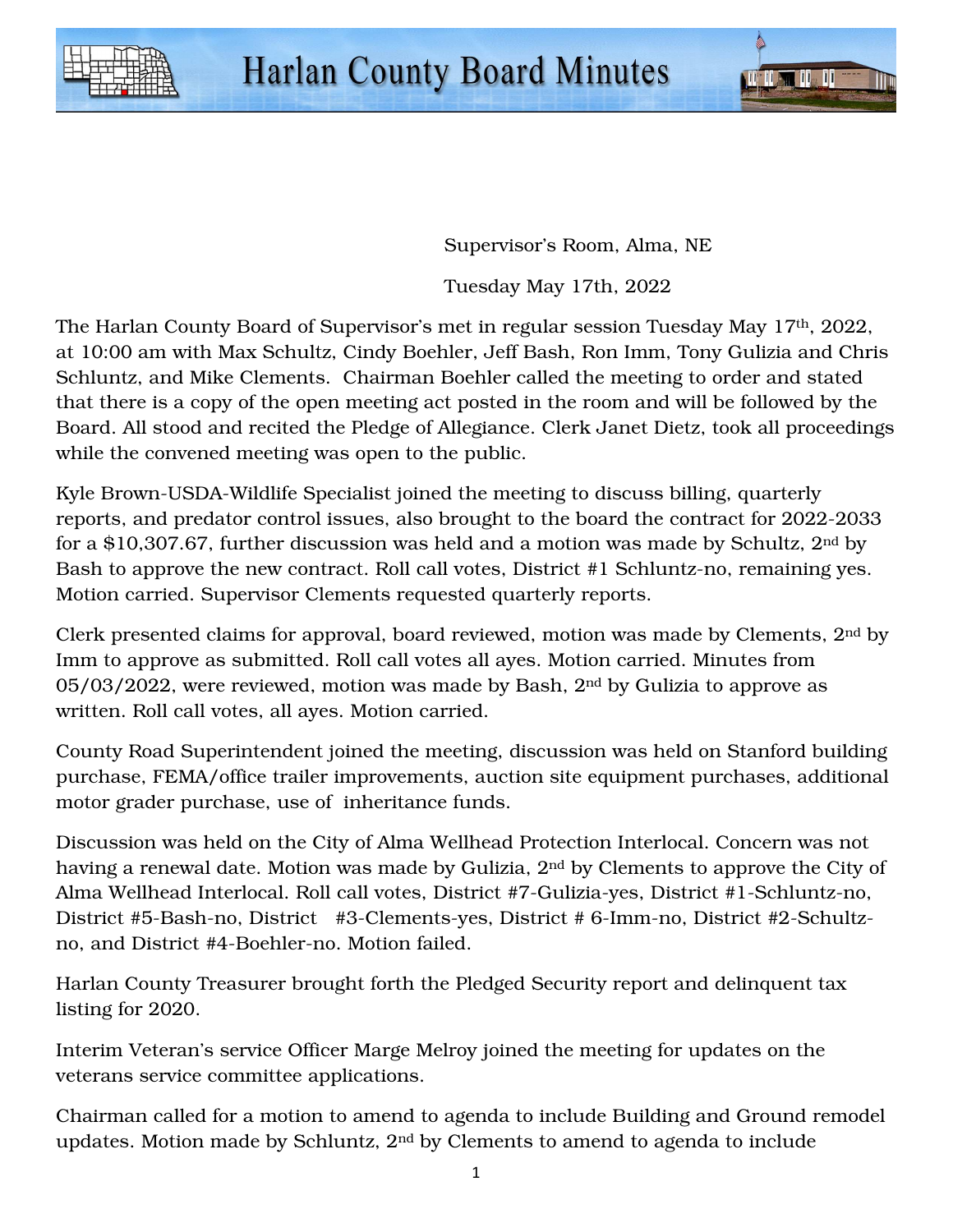

Building and ground updates, roll call votes, all ayes. Motion carried. Discussion was held on courthouse remodel updates, lower windows have been started, bathroom is next, further discussion was held on north office updates, (ceiling tiles-lighting-paint-carpetblinds). Motion was made by Gulizia 2<sup>nd</sup> by Clements to approve the north office updates pending the roof inspection, (after the hail storms). Roll call votes, all ayes. Motion carried.

At 12:00 noon, County Attorney wish to discuss the union negotiations in executive session. Motion was made by Schluntz, 2nd by Bash to go into executives session. Roll call votes, all ayes. Motion carried. Road Superintendent remained, Clerk left the meeting. County Board resumed regular session at 12:19 pm.

Electronic recycling will be held, June  $2<sup>nd</sup>$ , 1-5 pm at South John St and Tire recycling August  $4<sup>th</sup>$ , 8-12.

At 12:23 pm, Chairman called for a motion to adjourn; Bash so moved 2nd by Imm. Roll call votes, all ayes. Motion carried. June meetings are the  $7<sup>th @ 1:00</sup>$  pm and  $21<sup>st @ 10:00</sup>$ am.

Attest

Janet Dietz, County Clerk Cindy Boehler, Chairman

**All II Al II** II

(Seal) (harlancounty.ne.gov)

# Claims

# General Fund

Auto Kreations, repair, \$202.13; Bob Barker, supplies, \$158.76; Calkins Law Office, ct. appt. atty, fees, \$2,536.50; Dianne Calkins, supplies, \$87.94; Colossus, Inc, data proc, \$2,469.91;Combined Public Communications, supplies, \$240.00; Dewald Deaver, P.C., L.L.O., ct. appt. atty. fees, \$2,943.25; Eakes Office Solutions, supplies, \$116.26;Tana Fye Henry Law Office, ct. appt. atty ,fees, 1,381.16; Franklin County 4-H Council, equipment, \$279.13; Harlan County Election/poll workers, \$ 1,572.00, Harlan County Health Systems, medical/meals/ laundry. \$1,245.84;Hays Pharmacy, medical, \$39.85; Lakeside Family Vision, medical, \$101.35; Bryan McQuay, meals/mileage, \$135.55;Quill, supplies, \$231.90;